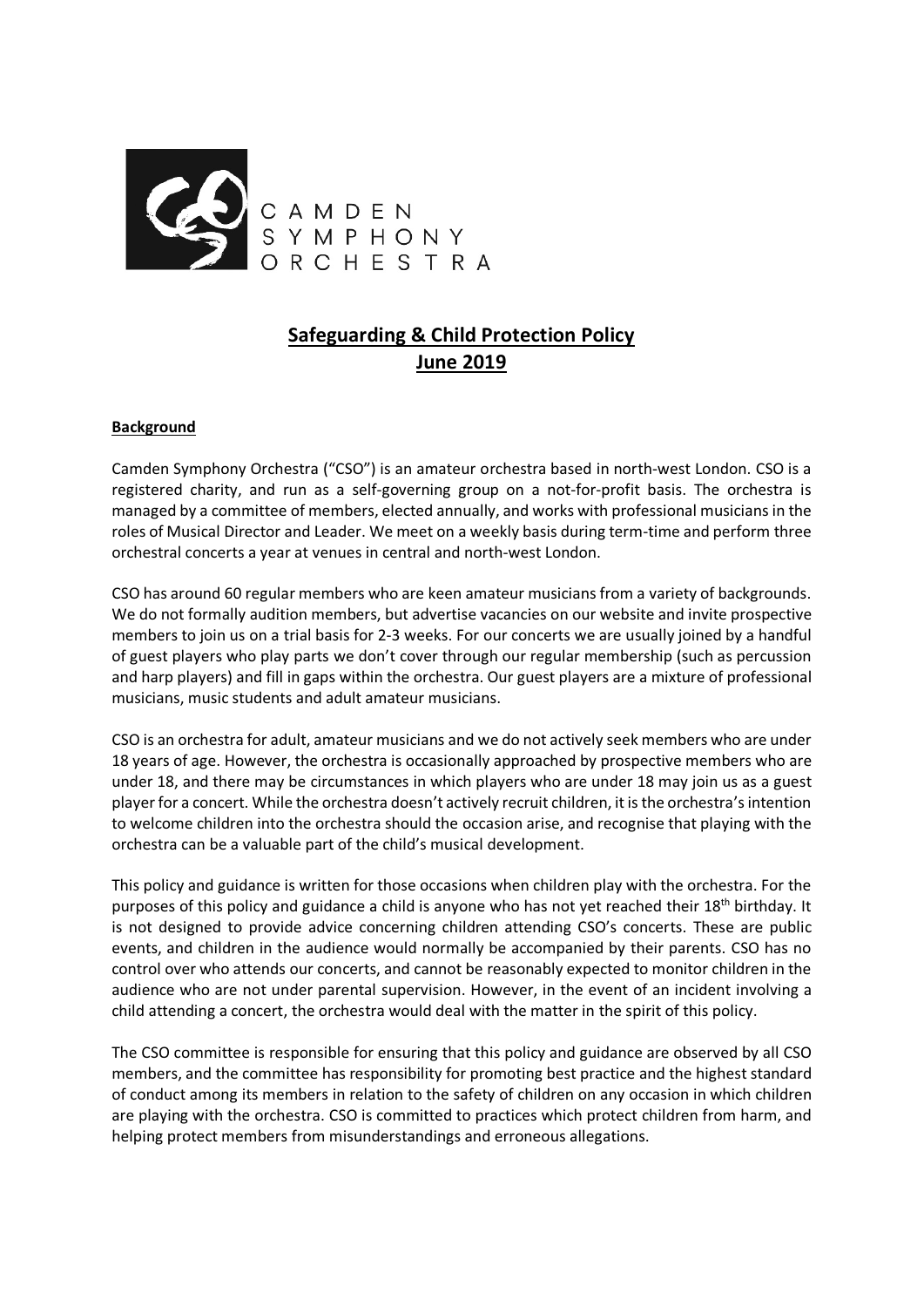### CSO Responsibilities

CSO's committee recognises that we have a particular responsibility to protect any children who play with the orchestra.

- We must be aware of the issues which can cause children harm.
- We must be aware of 'grooming' behaviour (the befriending of children as a precursor to abuse).
- � We must immediately report any concerns, following our Reporting Procedures (detailed below).

The orchestra prides itself on its reputation for being friendly and relaxed and welcoming to all musicians who play with us. We will not tolerate inappropriate behaviour towards children, and will refer accusations of abuse to professional child protection agencies.

For the purposes of this policy, wherever appropriate, reference to 'members' should be deemed to include not only subscription-paying full member of the orchestra, but also the Musical Director, Leader, guest players, and anyone else participating in the orchestra's activities.

# Our Policy

- 1. If a child is to play with the orchestra at any time, the CSO committee should be aware of this, and reminded of the orchestra's Safeguarding & Child Protection Policy. All committee members accept responsibility for the welfare of children playing with the orchestra, and will report any concerns about a child or someone else's behaviour, using the procedures laid down in this policy. The Musical Director, Leader and any other members of the orchestra (such as the section fixer) who are likely to come into direct contact with the child will also be informed of the Policy.
- 2. The orchestra's Membership Secretary will act as the Designated Safeguarding Person (DSP) who will take action following any expression of concern. The chair of the orchestra and the DSP will be responsible for making any appropriate referrals to statutory child protection agencies.
- 3. As CSO does not regularly work with children, we do not carry out Disclosure and Barring Service checks on any of our members. However a number of our members work with children in their professional lives and so have current checks in place. As at June 2019, these include:

Jane Brett-Jones – Membership Secretary & Committee Member Marion Fleming – Treasurer & Committee Member David Robson – Secretary & Committee Member John Crawford – Leader & Ex-Officio Committee Member

- 4. We will only allow children under the age of 16 to play with the orchestra with the express written permission of a parent or guardian. The parent or guardian would normally be expected to accompany the child to and from the rehearsal/ performance venue, or to make arrangements that the committee considers acceptable for safeguarding the child.
- 5. Where a child over the age of 16 plays with the orchestra, the orchestra should ensure that a parent or guardian is aware of this and has accurate information concerning rehearsal and concert details such as timing and venues. The parent or guardian should be given relevant contact details, such as for the chair, DSP and section fixer.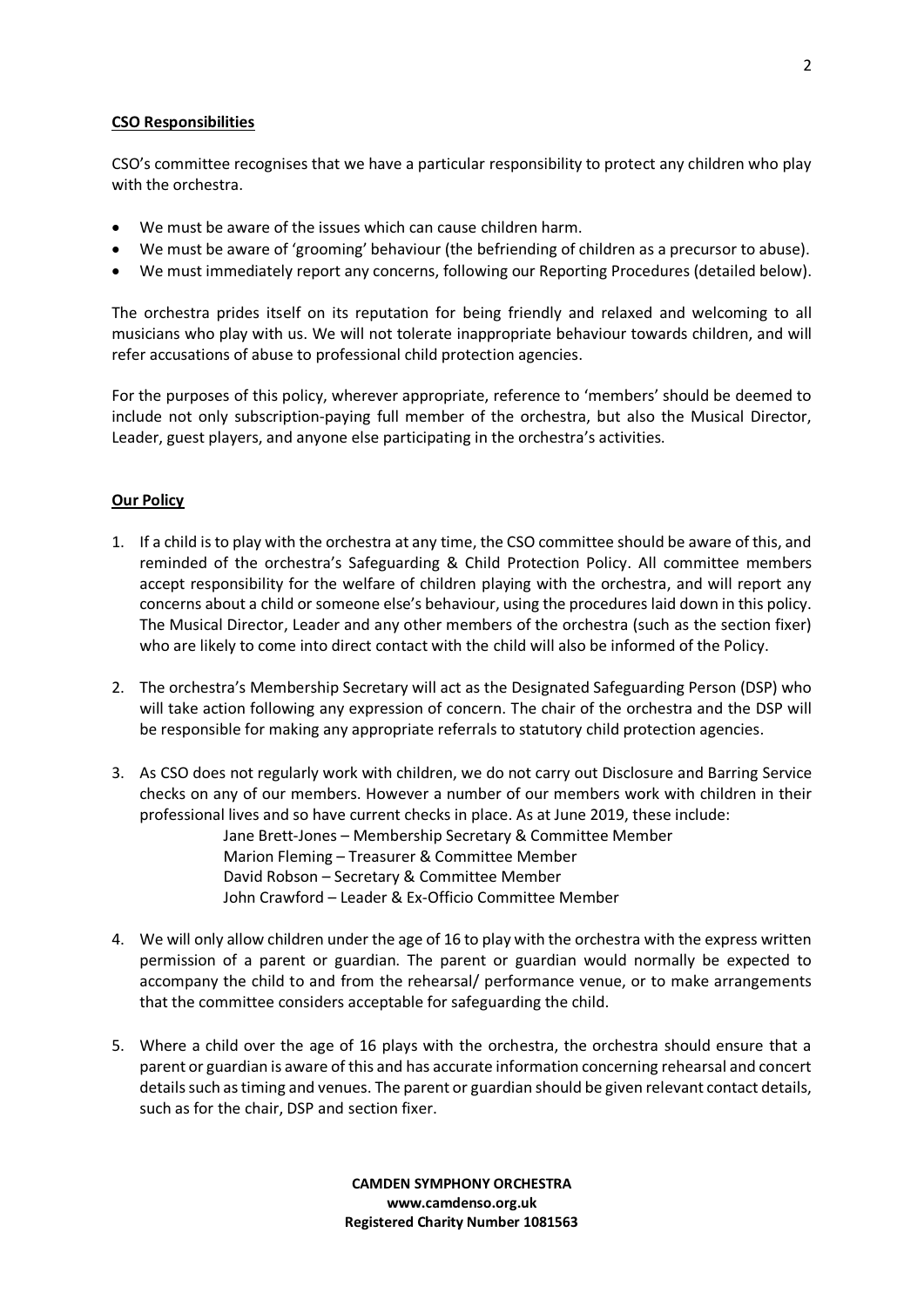6. In the event of any allegation or disclosure concerning the welfare of a child playing with the orchestra, the chair and DSP must ensure that information is recorded as soon as possible. Information should normally be gathered within 48 hours, and appropriate action taken within 7 days of an allegation or disclosure. Every effort should be made to ensure that confidentiality is maintained for all concerned when an allegation has been made and is being investigated.

# Our Code of Practice

- 1. Inappropriate physical contact with children must be avoided. Physical contact is only appropriate in very limited circumstances.
- 2. No adult member of the orchestra should be alone with a child (unless they are the parent or guardian) unless absolutely unavoidable. It is not good practice for members to take children alone in a car on journeys, however short, unless with the prior consent of the child's parent or guardian, and then only in exceptional circumstances.
- 3. Suggestive and inappropriate remarks should not be made to or about a child, even in fun, as this could be misinterpreted. Inappropriate remarks include innuendo, swearing, and discussing their or your own intimate relationships.
- 4. For children under the age of 16, communication directly with children by email or text messages should be avoided, other than in exceptional circumstances. All communication should be directly with the parent or guardian.
- 5. For children over the age of 16, communication directly with children by email or text messages should be limited to practical details, such as venues and timing for rehearsals and concerts, and should be made in an appropriate and professional manner. Any communications should be copied to a/ another committee member (usually the chair or DSP), and the parent or guardian of the child. Other than in exceptional circumstances, knowledge of the contact details of the child should be limited to the chair, DSP and section fixer. The child should never be openly copied into orchestra-wide communications.
- 6. No communication should be made with children via Twitter, Facebook or other social media.
- 7. Any behaviour which could be construed as 'grooming' a child should be avoided at all times (for example giving a child money, presents or favours, or talking or behaving in an inappropriate or unprofessional manner towards children).
- 8. Any disclosure of abuse from a child will be taken seriously, and should be reported to the DSP. The orchestra recognises that it is important not to deter children from making a 'disclosure' of abuse through fear of not being believed, and to listen to what they have to say. Guidance on responding to an allegation of abuse is set out in the next section of this document. If the allegation gives rise to a child protection concern, it is important to follow the orchestra's procedure for reporting such concerns.
- 9. Any member of the orchestra with concerns regarding the conduct of another member in relation to children playing with the orchestra should report those concerns to the DSP.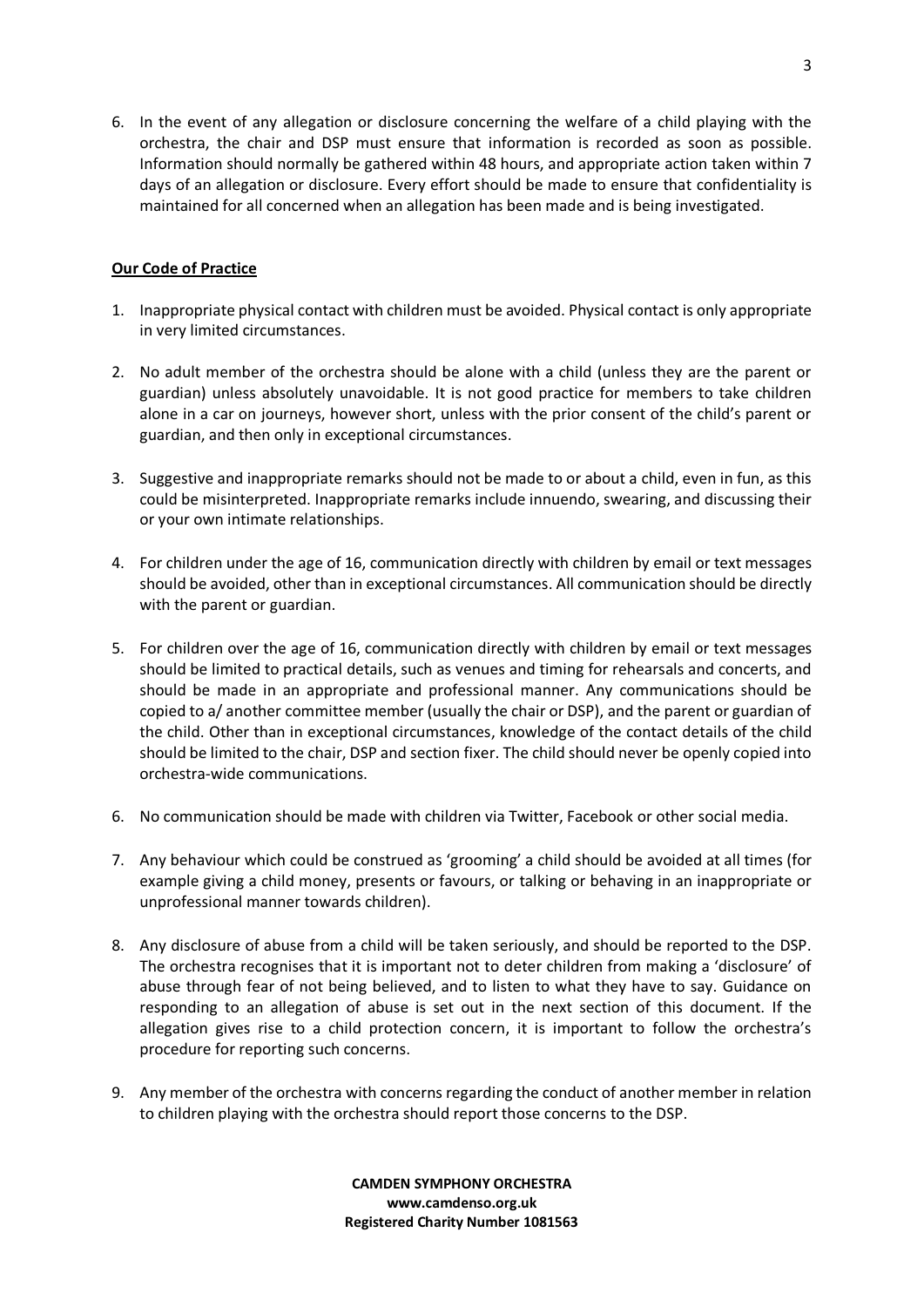### Guidance on Responding to a Child Making an Allegation of Abuse

- 1. Stay calm. Listen carefully to what is said and show that you are taking it seriously.
- 2. Find an appropriate early opportunity to explain that it is likely that the information will need to be shared with others – do not promise to keep secrets.
- 3. Tell the child that the matter will only be disclosed to those who need to know about it. Allow the child to continue at his/her own pace.
- 4. Ask questions for clarification only, and at all times avoid asking questions that suggest a particular answer.
- 5. Reassure the child that they have done the right thing in telling you.
- 6. Tell them what you will do next, and with whom the information will be shared.
- 7. Make no judgement about what you have heard.
- 8. Record in writing what was said, using the child's own words as soon as possible note the date, time, any names mentioned, to whom the information was given and ensure that the record is signed and dated.
- 9. Remember that whilst you may have been the first person encountering an allegation of abuse, it is not your responsibility to decide whether abuse has occurred. That is a task for the professional child protection agencies, following a referral from the DSP.

### Reporting Procedures

- 1. Any event of a child making an allegation of abuse, or a member of the orchestra reporting concerns regarding the conduct of another member of the orchestra towards children playing in the orchestra, should be referred to the DSP.
- 2. The DSP should inform the chair, and together they should decide an appropriate course of action. They will ensure that the committee is kept informed of events, although they may choose to withhold details, including the names of those accused, while the matter is being dealt with.
- 3. Any instances of inappropriate behaviour towards children playing with the orchestra will be taken extremely seriously. The DSP and chair will consider that those who abuse children can be of any age, gender, ethnic background or class, and they will not allow personal preconceptions about people to prevent appropriate action being taken.
- 4. The DSP and chair will seek and, other than in exceptional circumstances, follow advice from professional child protection agencies concerning how the matter should be handled. They may refer the matter to the police or local authorities, decide to deal with the matter internally or decide not to take any further action.
- 5. The DSP and chair will make the utmost effort to treat the matter in confidence, including the identity of any member accused of abuse or inappropriate behaviour, until it is resolved. They will